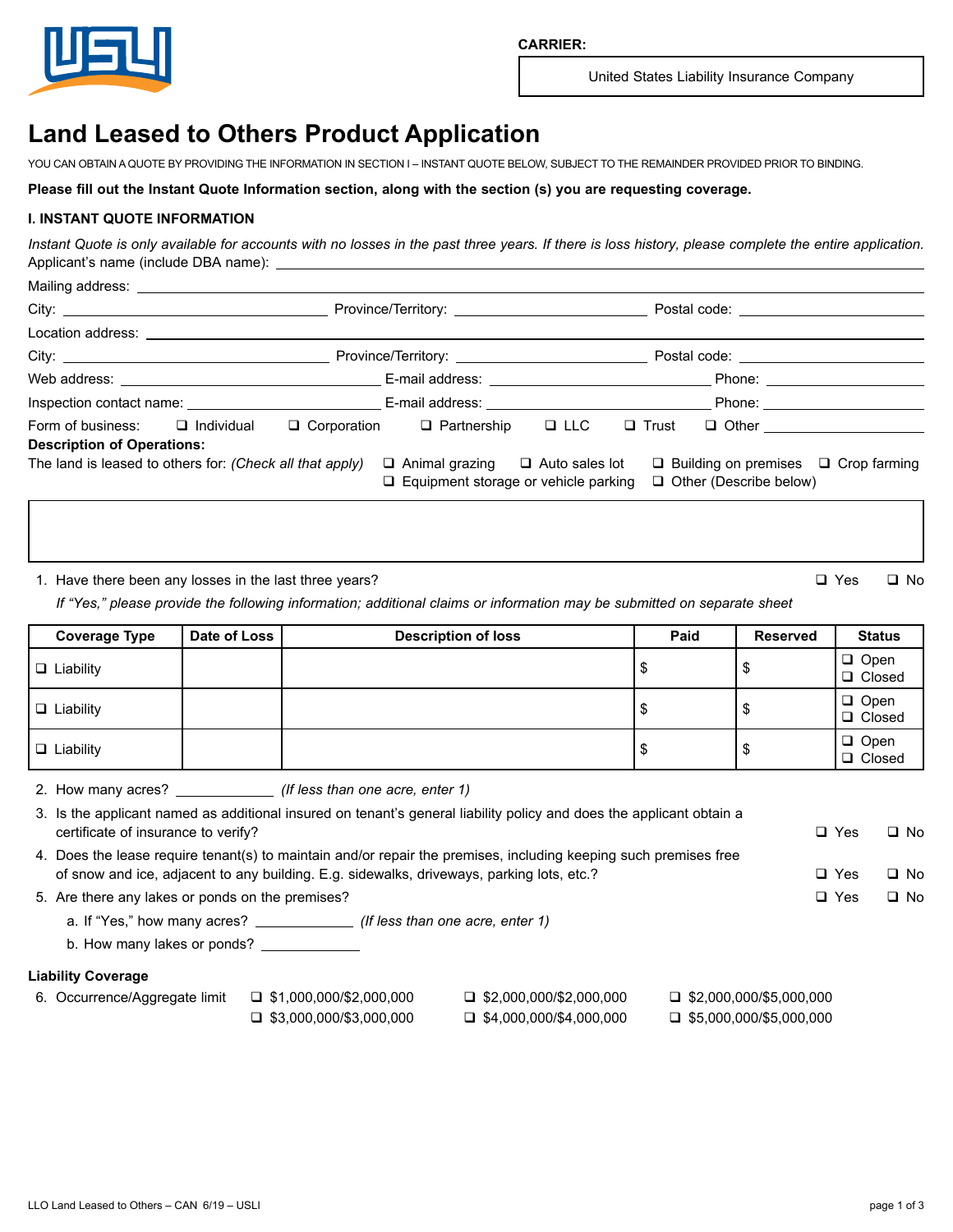| Name | Relationship/Interest | Address | City, Province, Postal Code   AI   LP |        | M | $\mathsf{I}$ W |
|------|-----------------------|---------|---------------------------------------|--------|---|----------------|
|      |                       |         |                                       | ❏      |   |                |
|      |                       |         |                                       | $\Box$ |   |                |
|      |                       |         |                                       | $\Box$ |   |                |

### **II. ELIGIBILITY CRITERIA**

| 7. Are there any past, pending or planned foreclosures and/or bankruptcies or judgments for unpaid taxes          |            |           |
|-------------------------------------------------------------------------------------------------------------------|------------|-----------|
| against the named insured or any officer, partner, member or owner, individually in the past five years?          | $\Box$ Yes | $\Box$ No |
| 8. Has Insurance coverage been cancelled or non-renewed in the past three years?                                  | $\Box$ Yes | $\Box$ No |
| 9. Is the land leased for mineral rights such as coal, stone, metals, oil, or natural gas?                        | $\Box$ Yes | $\Box$ No |
| 10. Is the land used for snowmobiling, motorized vehicles or bikes?                                               | $\Box$ Yes | $\Box$ No |
| 11. Are there any landfills, quarries, underground mines, strip mines, caves, wells or dams, or are there bridges |            |           |
| for vehicle use on the premises?                                                                                  | $\Box$ Yes | $\Box$ No |
| 12. Are any construction activities scheduled to occur during the policy term?                                    | $\Box$ Yes | $\Box$ No |
| 15. Other than tree growing, will there be logging operations undertaken during the policy term?                  | $\Box$ Yes | $\Box$ No |
| 16. Is land leased for marijuana growing?                                                                         | $\Box$ Yes | $\Box$ No |
| 17. Does the applicant require all tenants to maintain their own General Liability Insurance and obtains          |            |           |
| a certificate of insurance for verification?                                                                      | $\Box$ Yes | $\Box$ No |
|                                                                                                                   |            |           |

#### **III. ADDITIONAL LOCATIONS**

| <b>Street Address</b> | City | Province | Postal Code | Acres | # of Lakes<br>or Ponds? | <b>Total Lake/Pond</b><br>acreage? |
|-----------------------|------|----------|-------------|-------|-------------------------|------------------------------------|
|                       |      |          |             |       |                         |                                    |
|                       |      |          |             |       |                         |                                    |
|                       |      |          |             |       |                         |                                    |
|                       |      |          |             |       |                         |                                    |
|                       |      |          |             |       |                         |                                    |
|                       |      |          |             |       |                         |                                    |

#### **FULL DISCLOSURE**

I, the Applicant, and the Insured if the Insurer has requested information from it, have reviewed all parts of and attachments to this application and declare that all of the information is true and correct even if the information has been entered or suggested by the representative of the Insurer or by the insurance broker. I understand that acceptance of this application for insurance is based on the truth and completeness of this information, and that if I falsely describe the property to the prejudice of the Insurer, or misrepresent or fraudulently omit to communicate any circumstance that is material to be made known to the Insurer in order to enable it to judge of the risk to be undertaken, the contract may be void in whole or as to any property in relation to which the misrepresentation or omission is material.

Any fraud or willfully false statement in a statutory declaration in relation to any of the particulars required by applicable conditions, statutory or otherwise, to be specified in relation to a claim, vitiates the claim of the person making the declaration.

#### **PERSONAL INFORMATION CONSENT**

I am providing personal information of individuals in this form to apply for insurance. The personal information collected will be used for the purpose of this application or any renewal or change in coverage. I consent and authorize my broker, agent or insurer to the following:

i)To collect, use and disclose personal information on this form to, from and between insurers and other appropriate parties, subject to my broker's, agent's and the insurer's policy regarding personal information. Such personal information will include policy history, loss history and rating information.